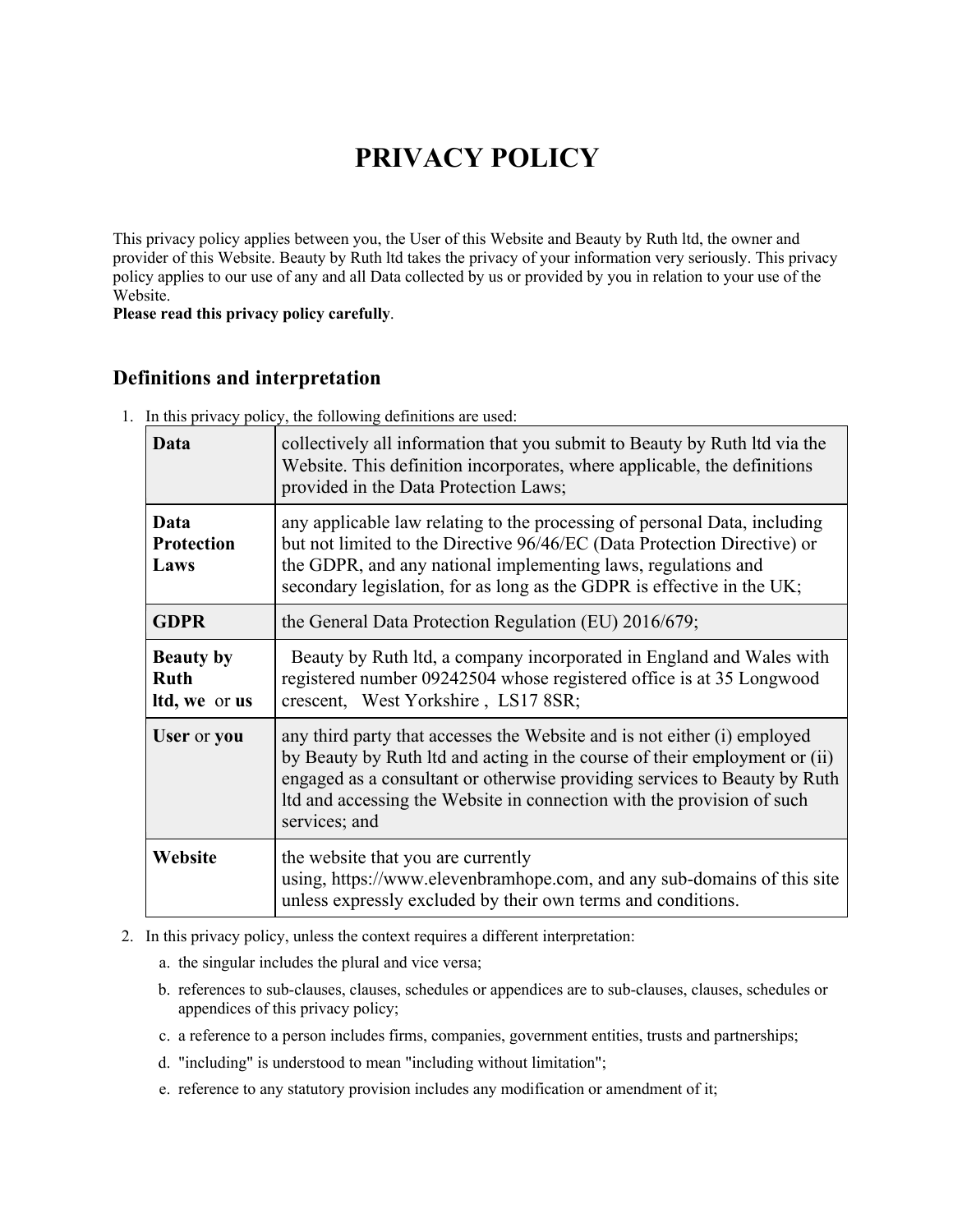f. the headings and sub-headings do not form part of this privacy policy.

#### **Scope of this privacy policy**

- 3. This privacy policy applies only to the actions of Beauty by Ruth ltd and Users with respect to this Website. It does not extend to any websites that can be accessed from this Website including, but not limited to, any links we may provide to social media websites.
- 4. For purposes of the applicable Data Protection Laws, Beauty by Ruth ltd is the "data controller". This means that Beauty by Ruth ltd determines the purposes for which, and the manner in which, your Data is processed.

#### **Data collected**

- 5. We may collect the following Data, which includes personal Data, from you:
	- a. name;
	- b. date of birth;
	- c. contact Information such as email addresses and telephone numbers;
	- d. financial information such as credit / debit card numbers;

in each case, in accordance with this privacy policy.

#### **How we collect Data**

- 6. We collect Data in the following ways:
	- a. data is given to us by you ; and
	- b. data is collected automatically.

#### **Data that is given to us by you**

- 7. Beauty by Ruth ltd will collect your Data in a number of ways, for example:
	- a. when you contact us through the Website, by telephone, post, e-mail or through any other means;
	- b. when you make payments to us, through this Website or otherwise;
	- c. when you use our services;

in each case, in accordance with this privacy policy.

#### **Data that is collected automatically**

- 8. To the extent that you access the Website, we will collect your Data automatically, for example:
	- a. we automatically collect some information about your visit to the Website. This information helps us to make improvements to Website content and navigation, and includes your IP address, the date,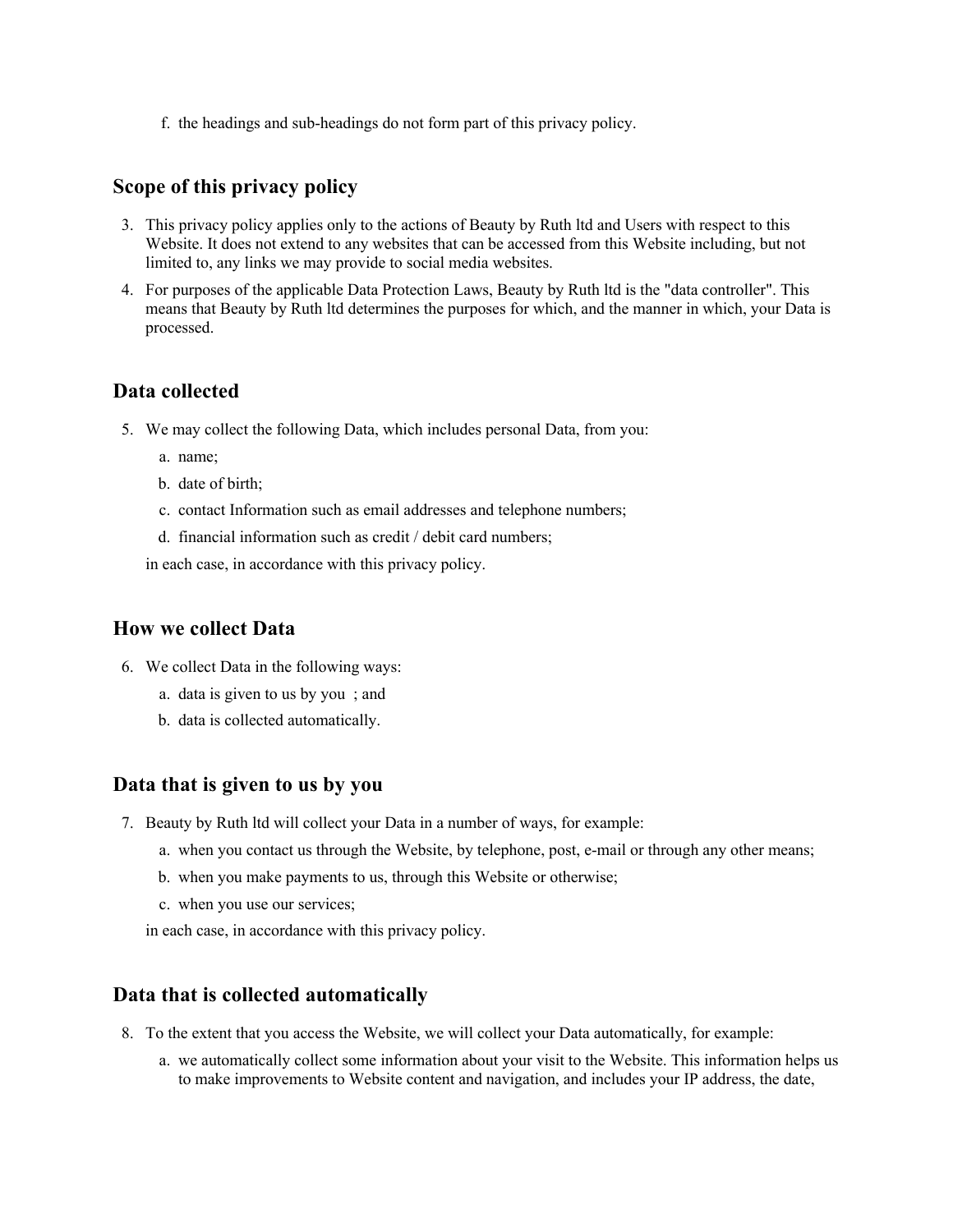times and frequency with which you access the Website and the way you use and interact with its content.

### **Our use of Data**

- 9. Any or all of the above Data may be required by us from time to time in order to provide you with the best possible service and experience when using our Website. Specifically, Data may be used by us for the following reasons:
	- a. internal record keeping;
	- b. improvement of our products / services;

in each case, in accordance with this privacy policy.

10. We may use your Data for the above purposes if we deem it necessary to do so for our legitimate interests. If you are not satisfied with this, you have the right to object in certain circumstances (see the section headed "Your rights" below).

#### **Who we share Data with**

- 11. We may share your Data with the following groups of people for the following reasons:
	- a. our employees, agents and/or professional advisors to obtain advice from professinoal advisers and for delivery details;

in each case, in accordance with this privacy policy.

#### **Keeping Data secure**

- 12. We will use technical and organisational measures to safeguard your Data, for example:
	- a. access to your account is controlled by a password and a user name that is unique to you.
	- b. we store your Data on secure servers.
	- c. payment details are encrypted using SSL technology (typically you will see a lock icon or green address bar (or both) in your browser when we use this technology.
- 13. We are certified to PCI DSS. This family of standards helps us manage your Data and keep it secure.
- 14. Technical and organisational measures include measures to deal with any suspected data breach. If you suspect any misuse or loss or unauthorised access to your Data, please let us know immediately by contacting us via this e-mail address: numberelevenbramhope@gmail.com.
- 15. If you want detailed information from Get Safe Online on how to protect your information and your computers and devices against fraud, identity theft, viruses and many other online problems, please visit www.getsafeonline.org. Get Safe Online is supported by HM Government and leading businesses.

#### **Data retention**

16. Unless a longer retention period is required or permitted by law, we will only hold your Data on our systems for the period necessary to fulfil the purposes outlined in this privacy policy or until you request that the Data be deleted.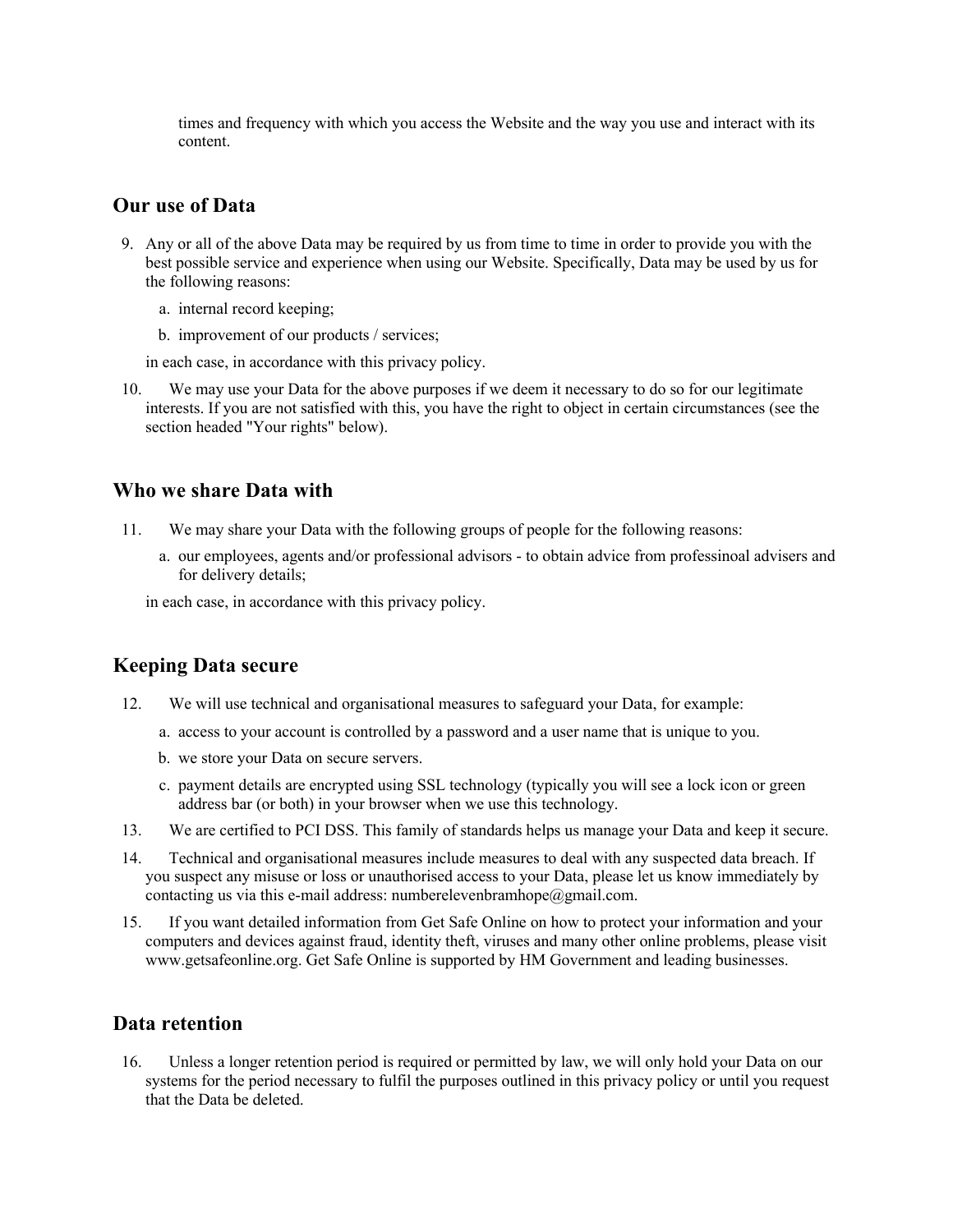17. Even if we delete your Data, it may persist on backup or archival media for legal, tax or regulatory purposes.

## **Your rights**

- 18. You have the following rights in relation to your Data:
	- a. **Right to access** the right to request (i) copies of the information we hold about you at any time, or (ii) that we modify, update or delete such information. If we provide you with access to the information we hold about you, we will not charge you for this, unless your request is "manifestly unfounded or excessive." Where we are legally permitted to do so, we may refuse your request. If we refuse your request, we will tell you the reasons why.
	- b. **Right to correct** the right to have your Data rectified if it is inaccurate or incomplete.
	- c. **Right to erase** the right to request that we delete or remove your Data from our systems.
	- d. **Right to restrict our use of your Data** the right to "block" us from using your Data or limit the way in which we can use it.
	- e. **Right to data portability** the right to request that we move, copy or transfer your Data.
	- f. **Right to object** the right to object to our use of your Data including where we use it for our legitimate interests.
- 19. To make enquiries, exercise any of your rights set out above, or withdraw your consent to the processing of your Data (where consent is our legal basis for processing your Data), please contact us via this e-mail address: numberelevenbramhope@gmail.com.
- 20. If you are not satisfied with the way a complaint you make in relation to your Data is handled by us, you may be able to refer your complaint to the relevant data protection authority. For the UK, this is the Information Commissioner's Office (ICO). The ICO's contact details can be found on their website at https://ico.org.uk/.
- 21. It is important that the Data we hold about you is accurate and current. Please keep us informed if your Data changes during the period for which we hold it.

## **Links to other websites**

22. This Website may, from time to time, provide links to other websites. We have no control over such websites and are not responsible for the content of these websites. This privacy policy does not extend to your use of such websites. You are advised to read the privacy policy or statement of other websites prior to using them.

## **Changes of business ownership and control**

- 23. Beauty by Ruth ltd may, from time to time, expand or reduce our business and this may involve the sale and/or the transfer of control of all or part of Beauty by Ruth ltd. Data provided by Users will, where it is relevant to any part of our business so transferred, be transferred along with that part and the new owner or newly controlling party will, under the terms of this privacy policy, be permitted to use the Data for the purposes for which it was originally supplied to us.
- 24. We may also disclose Data to a prospective purchaser of our business or any part of it.
- 25. In the above instances, we will take steps with the aim of ensuring your privacy is protected.